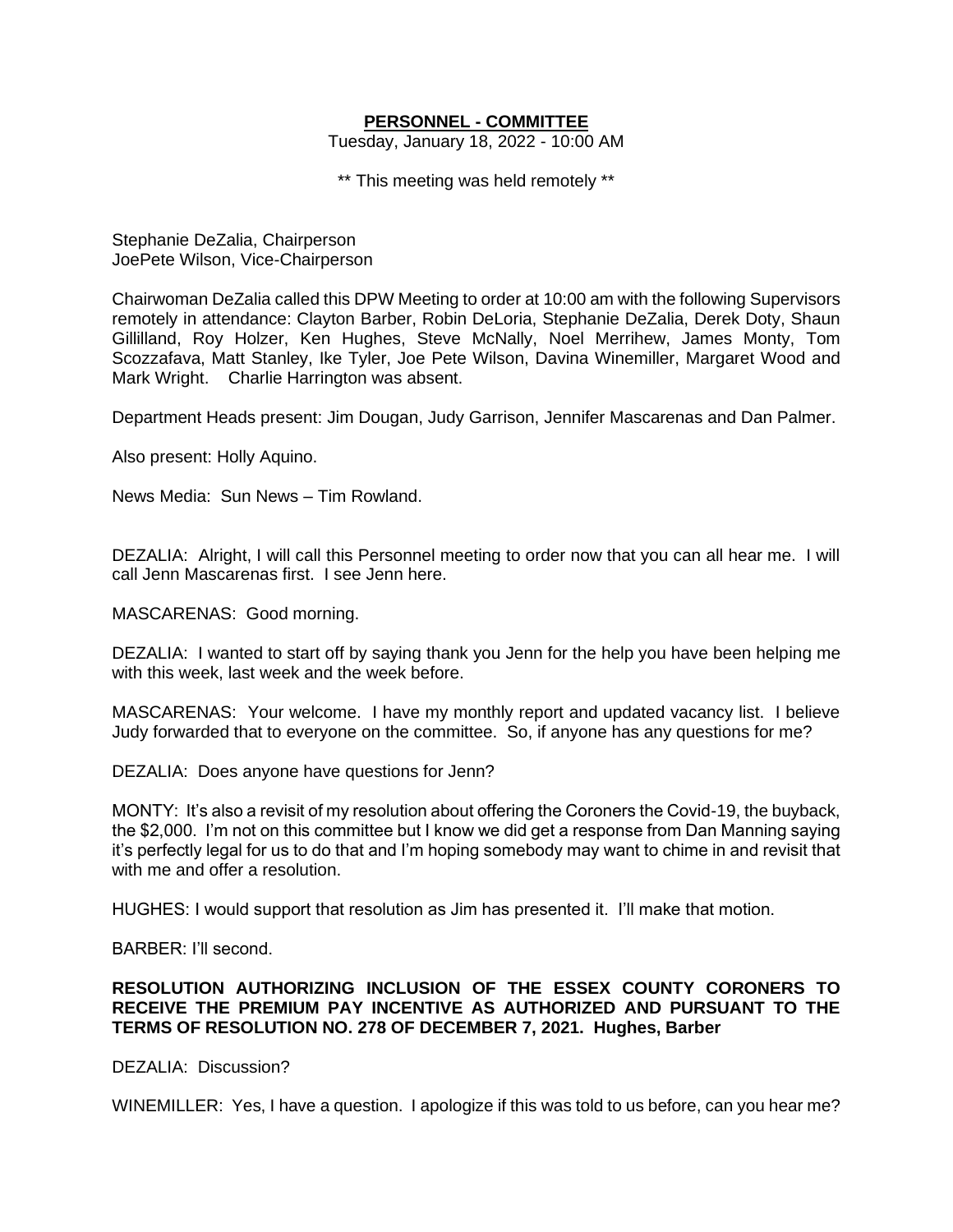DEZALIA: Yes.

WINEMILLER: How much money was given to the full-time employees and how much money was given to the part-time? Does anyone know?

PALMER: Yeah, they were given exactly the same. It depended on how many hours you worked. If you put in a thousand hours from March 20 to 2020, to date you'd be qualified based upon the hours you put in.

WINEMILLER: So, March 20<sup>th</sup> to what date was it?

PALMER: Well, actually it's, we went right up until the day you guys passed the resolution but you can go all the way prospectively all the way till the end of 2023, if you wanted.

WINEMILLER: Okay, so regardless of their status, as long as they worked 1000 hours?

PALMER: Yes.

WINEMILLER: Okay and do the Coroners keep track of their hours or is it just per?

PALMER: That's actually what I was going to bring up to you, what will have to happen if we're going to do this for the Coroners, what we'll have to do is what I had to do with the full-time elected that don't keep a timesheet which they are not required to so what I did was Dan Manning helped me put together an attestation form that says, you attest that you spent at least one thousand hours working on Covid related stuff during that period. So, that's what we did, and that's what we would have to do with these Coroners if we chose to extend this to them, they would have to sign an attestation form that they spend at least a thousand hours of them doing it.

WINEMILLER: Okay thank you.

DEZALIA: Tom, go ahead.

SCOZZAFAVA: I'm not on this committee but I probably made my point clear, I don't support this. I won't support it. They are elected positions, we all ran last year we know what we are up against, our salaries are set. There is a public notice on what our salaries will be and this is an increase on what was actually posted so I don't support it.

PALMER: The only thing I will say Tom, is this is an incentive that's no different than supervisors who collect health insurance buybacks. We don't publish that salary. That's a separate amount that's provided to them, to the supervisors or elected officials or whoever it happens to be. So I don't think it constitutes a salary adjustment. I think it's an incentive given to employees and is justifiable.

SCOZZAFAVA: The other issue that I would have with this is that full-time employees received \$2,000, part-time employees are going to receive the same amount and you know, if a Coroner meets that 1,000 hours I would be shocked. Possibly they do but I don't believe it.

HOLZER: Question for Dan Palmer, Dan, wouldn't all those full-time, elected people and the Coroners aren't they required by New York State to fill out timesheets every 3 or 4 years for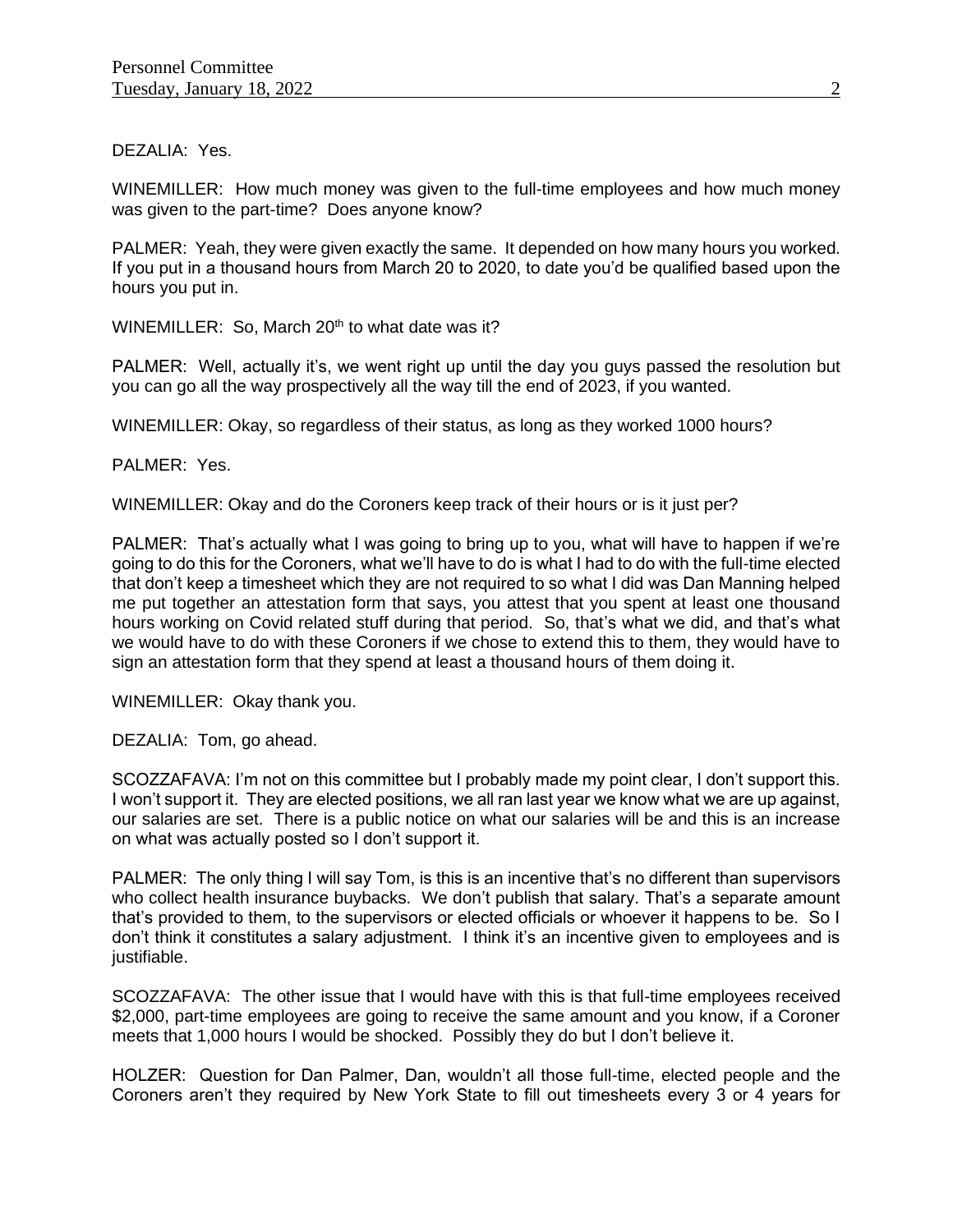retirement anyways?

PALMER: Yes, they are required to keep an activity log. Just so you know, we have two or three of the elected that keep a timesheet. They just do what everybody else but we have a couple that do not.

HOLZER: Thank you.

DELORIA: Yes, I just want to say that when Jimmy first put this motion out I did second the motion and it's just, in the world that I live in I see Coroners even though they may be designated parttime these people are 24/7 if anybody is going into an environment where it is Covid related, it would be these people and I just won't split hairs on it. I think it's an incentive, it's Federal funding and if we can provide this benefit based on a formula that Dan Palmer and Dan Manning have come up with then so be it. I just support it and that's where I stand on that. Thank you.

MONTY: I just want to add, that none of our employees, none of us on this call face Covid like our Coroners have. That's just the bottom line, they are going into homes where someone passed away, it could be a Covid home, a lot of these bodies that they are dealing with are tested positive for Covid. I mean, they are seeing it 100 times more than I am.

DEZALIA: I wanted to add I wasn't in support of this in the beginning but what Jim just pointed out they are going into homes and they are in direct contact but I do also want to make it clear I think Tom just made it clear that we, as the Board of Supervisors are the only ones that are not getting this incentive and this premium pay vaccine incentive. I know it's out there that we are only doing this so we could get this extra amount. I've heard that. I've been asked that but I want it clear that we are the only ones that have not gotten this premium pay because I got asked this this weekend, if the reason we did it so we can get the premium pay.

DELORIA: No. Thank you Steph. I wouldn't take it if it was offered.

DEZALIA: So, we had a move and a second. Is that correct Judy?

GARRISON: Yes.

DEZALIA: All in favor, okay Jenn, did you have anything further?

MASCARENAS: Nothing further for me.

DEZALIA: Okay, thank you Jenn.

MASCARENAS: Thank you.

DEZALIA: Okay, next Judy. Did you have anything for the committee?

GARRISON: Just my monthly report, nothing further unless anyone has any questions?

DEZALIA: Okay did anyone have anything for Judy? Okay, thank you Judy.

GARRISON: Thank you.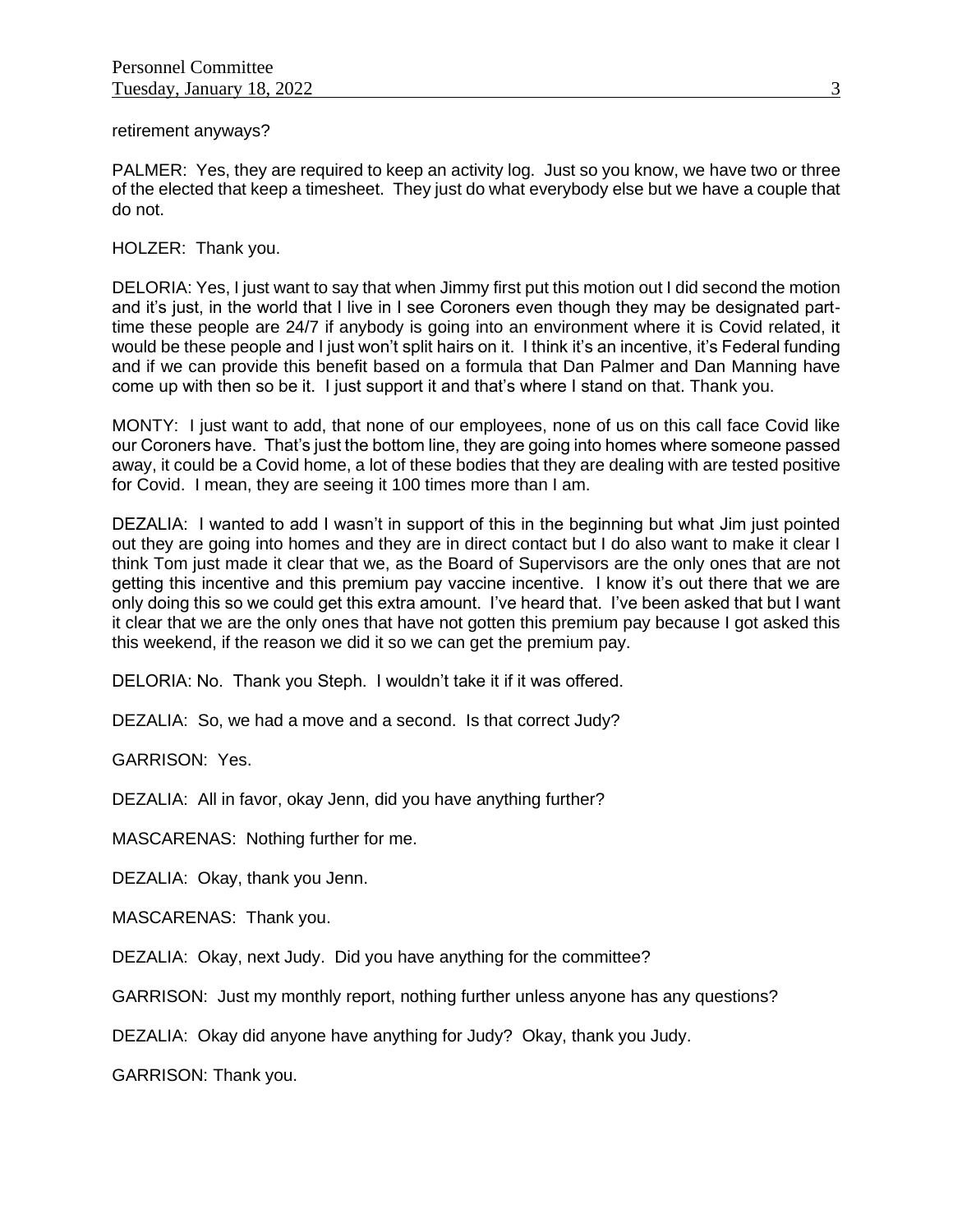DEZALIA: Is Dan Manning here? I don't see him.

PALMER: I don't think so.

DEZALIA: No? Okay did anybody have anything else to come before the Personnel Committee?

PALMER: Shaun does.

GILLILLAND: I'm sorry Stephanie, I'm not on this committee but I was talking with Linda Beers this morning and I asked the question, have we hit the tip over on the omicron? She says we haven't tipped over yet but we are probably peaking so you know, Dan and I had a discussion this morning so I think with the board's concurrence you know, we'll make a call on Wednesday and possibly be back in session, in person next week. I throw that out there for anybody that has any problems with that? I think that once we show a tip over in infections on the way down, I think it's you know, probably would be prudent to go back in person. I think we get more done than on Zoom squares.

DEZALIA: Did anybody have any questions on that? Okay thank you Shaun.

PALMER: Steph, I've just got one thing I want to go over President Biden announced that all households will be eligible for up to eight, Covid at home tests that are going to be charged off against private insurance. I just want the Board to be aware that it looks like the method that they're going to use is they're going to charge it against the pharmacy coverage and unfortunately for us, as a county we are self-insured on the pharmacy side. So, you know, they set up the eight tests per month, at \$12 a test; we have somewhere around 1,000 lives in our group when you count the employees, their spouses, their children and our retiree group based upon that now, I'm not suggesting that everybody is going to run out and get eight tests per month but potentially that could be a \$100,000 a month for the county as a self-insured entity. Now I have talked specifically to Mark Crawford our Broker, he's talking to Excellus about trying to find out if there's some way that we could have that charged against the medical side as opposed to because the medical side we're insured, on the drug side we're self-insured. So, we're trying to see if we can have that charged against the medical side but I don't know that at this point.

So, of course the other thing is that irrespective of what everybody says, you know, when you charge it against private insurance it's not really free, at some point, you're going to have to pay a rate increase and I think all of us will be seeing some difference in rates coming up next year based upon what these tests potentially could cost.

DELORIA: Dan, I'll search my inbox here somewhere, I got and email from our insurance carrier last week, indicating that the physicians and medical centers and clinics can actually charge the insurance companies for those tests. So, I'll look into that I mean, there's no reason to go to the county for free if our insurance will pay for that but I will have to research that email.

PALMER: Yeah, that was the specific question that I asked Mark to get ahold of Excellus about whether it was going to be charged against the pharmacy side or the medical side and their indication was that it was going to be charged against the pharmacy side. It makes sense I mean, if you're going to go to a drugstore and be able to pick it up the only information the drugstore has on your health plan is really your pharmacy side. We'll see but that is just so you're aware as a Board.

DEZALIA: Okay, thank you Dan. Shaun, did you have something else?